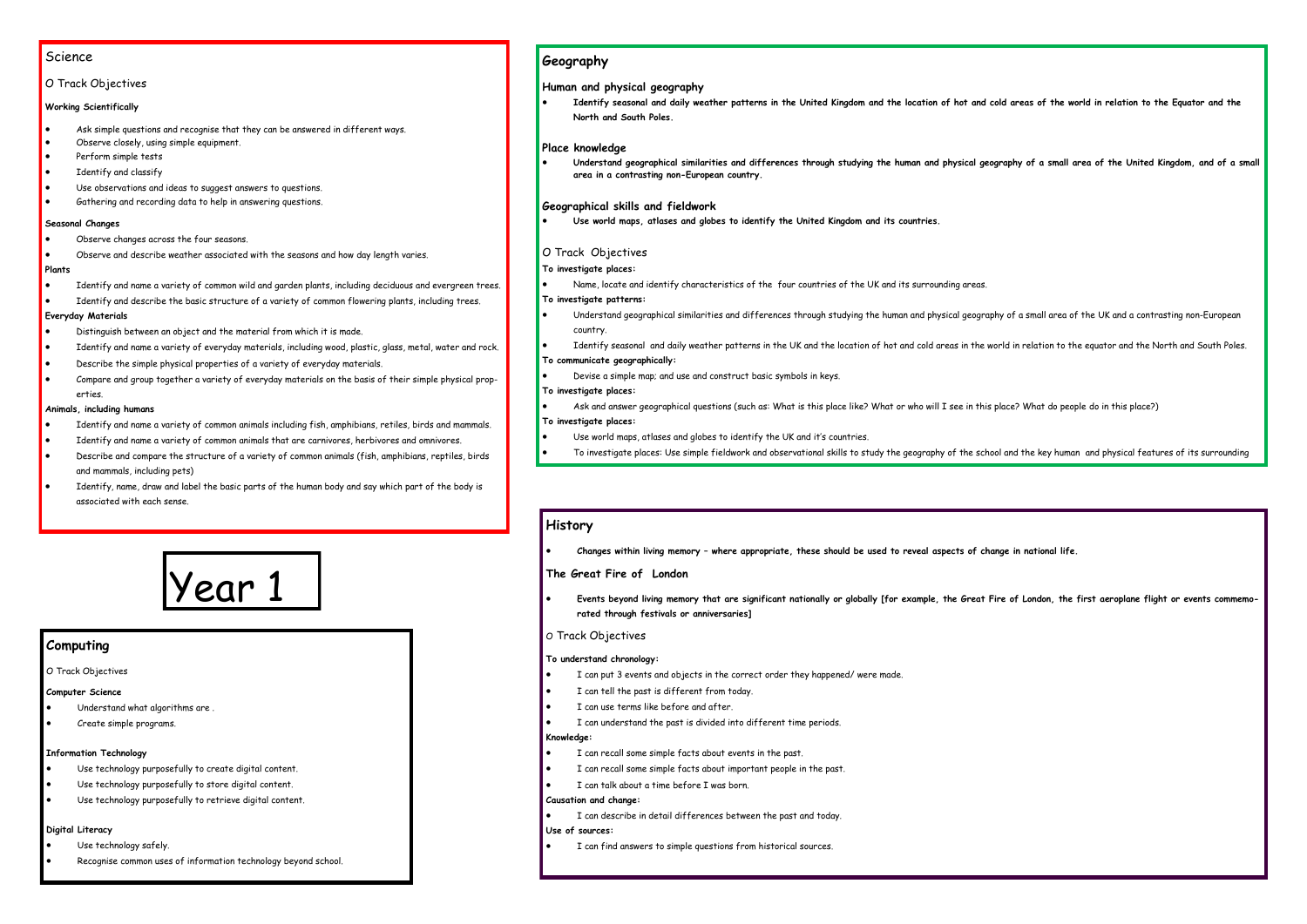# **R.E.**

**Autumn:** 1. Special Stories for Christians and Muslims 2. Christmas Angels **Spring:** 1. How do we show we are? 2. Sadness to Happiness **Summer:** 1. Special Places 2. People Jesus Met

O Track Objectives

- **To understand beliefs and teachings:** Describe some of the main festivals and celebrations of a religion.
- **To understand how beliefs are conveyed:** Name some religious symbols.
- **To reason:** I can develop ideas and questions thoughtfully.
- **To enquire:** I can ask questions of my own about religion.
- **To reflect:** I can respond sensitively to spiritual and religious questions.

# **Languages–** see rolling programme on T drive

- **To read fluently:** Read out loud single words I have learnt (esp. colours and numbers).
- **To write imaginatively:** Write or copy words correctly (inc. numbers and colours).
- **To speak and listen confidently:** Say single words or short phrases with the help of pictures. (inc. numbers and colours)
- **To speak and listen confidently:** Listen for key words in a spoken text and acknowledge they have been heard. Can be through hands up etc.
- **To understand the culture of countries in which the language is spoken:** Identify countries and communities where the language is spoken.

# **Music**

# O Track Objectives

#### **To Perform:**

- Take part in singing, accurately following the melody.
- Follow instructions on how and when to sing or play an instrument.
- Make and control long and short sounds, using voice and instruments.

- **•** Drawing-Draw lines of different sizes and thickness.
	-
	-
	- Collage– Sort and arrange materials.
	-
- Painting– Create colour wheels.
- 
- Print- Use objects to create prints.
- Sculpture– Use a combination of shapes.
- Textile– Use weaving to create a pattern.
- Textile– Join materials using glue and/ or a stitch.

#### **To Compose:**

- Create a sequence of long and short sounds.
- Clap rhythms.
- Create a mixture of different sounds (long and shot, loud and quiet, high and low).
- Choose sounds to create an effect.
- Sequence sounds to create an overall effect.
- Create short, rhythmic phrases.

# **To Transcribe:**

 Use symbols to represent a composition and use them to help with a performance.

#### **To Describe Music:**

- Identify the beat of a tune.
- Recognise changes in timbre, dynamics and pitch.

# **Art**

O Track Objectives

#### **To Develop Ideas:**

- Respond to ideas and starting points.
- Explore ideas and collect visual information.
	-

Explore different methods and materials as ideas develop.

# **To Master Techniques:**

Drawing– Colour own work neatly following the lines.

**•** Drawing- Sow pattern and texture by adding dots and lines.

Collage– Use a combination of materials that are cut, torn and glued.

Painting– Mix primary colours to make secondary.

 $\bullet$  Print-Mimic print form the environment (e.g. wallpaper).

# **To Take Inspiration from the Greats (classic and modern):**

- Describe the work of notable artists,
- Use some of the artists studied to create pieces.

# **Design and Technology**

O Track Objectives

# **To take inspiration from design throughout history:**

- Explore how products have been created.
- Explore objects and designs to identify likes and dislikes of the designs.

# **To master practical skills:**

# **Food–** Assemble or cook ingredients.

- **Materials–** Demonstrate a range of cutting and shaping techniques (such
- 

- **Food–** Measure or weigh using measuring cups or electronic scales.
- **Materials–** Cut materials using tools provided.
- as cutting, tearing, folding and curling)**.**
- **Textiles–** Shape textiles using templates.
- **Textiles–** Colour and decorate textiles using a number of techniques (such as dyeing, adding sequins or printing).
- ing materials to make and strength products.

**Construction–** Use materials to practice drilling, screwing, gluing and nail-

# O track objectives

# **PE**

O Track Objectives

#### **To develop practical skills in order to participate compete and lead a healthy lifestyle.**

# **Games**

- To know my body changes during exercise.
- 

Use rolling, hitting, running, jumping, catching and kicking skills in combination.

# **Dance**

Copy and remember moves and positions.

#### **Gymnastics**

Move with some control and awareness of space.

- Copy and remember actions.
- 
- Link two or more actions to make a sequence.
- 
- Climb safely on and off of equipment.
- Stretch and curl to develop flexibility.
- 
- 

Show contrasts (such as small/tall, straight/curved and wide/narrow).

Jump in a variety of ways and land with increasing control and balance.

To move and safely and confidently on and around apparatus.

# **Athletics**

Athletic activities are combined with games in Years 1 & 2.

# **Outdoor and adventurous activities** Not applicable